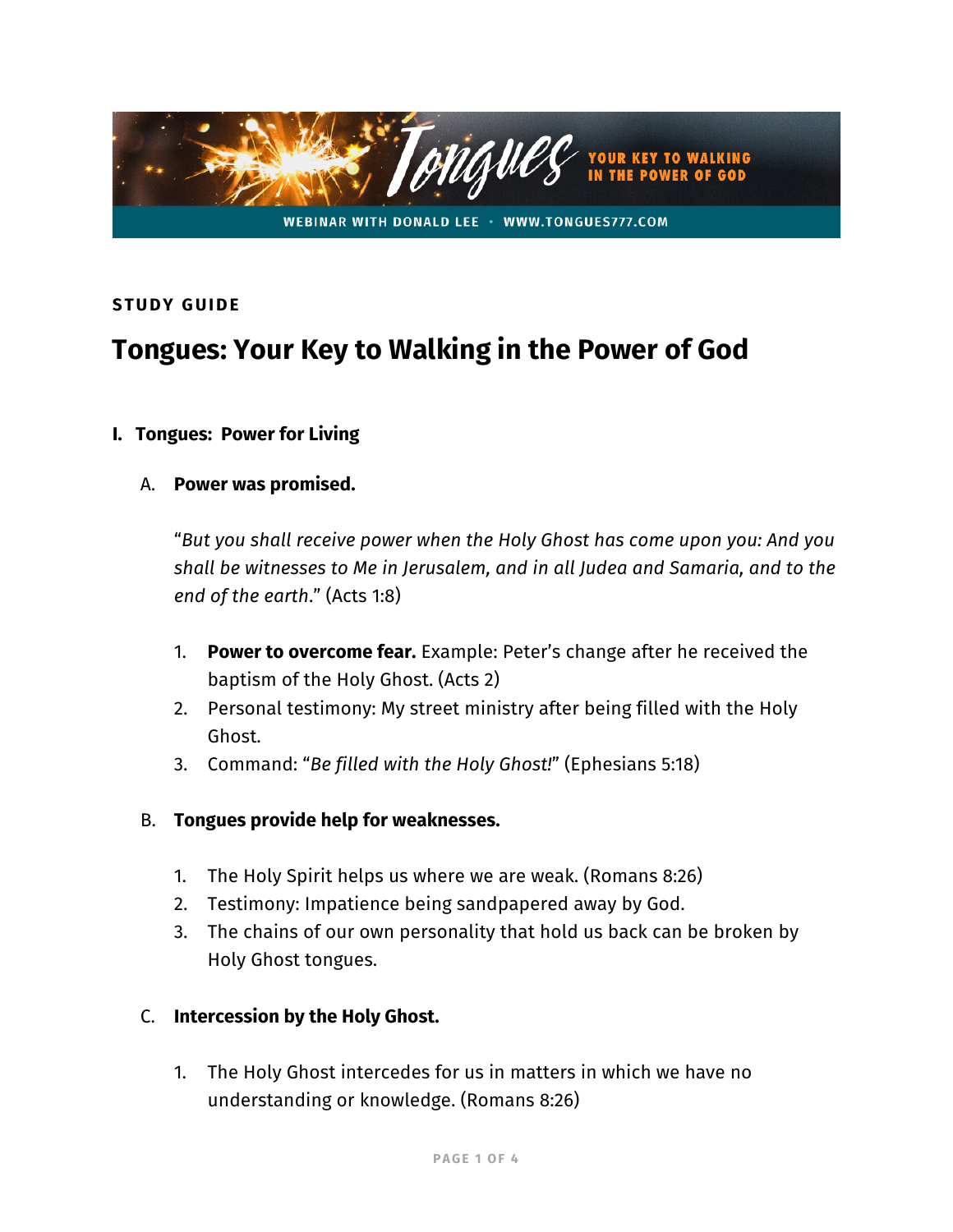2. Testimony: Bus terrorism in Israel.

#### **II. Tongues: Changing Things for the Kingdom's Sake**

- A. **Warfare tongues.** Why do bad things happen to good people, especially if God is a good God?
	- 1. Need of warfare tongues.
	- 2. Tongues that nullify the attacks of the enemy:

"*For the weapons of our warfare are not carnal, but mighty through God to the pulling down of strong holds*." (2 Corinthians 10:4)

"*For we wrestle not against flesh and blood, but against principalities, against powers, against the rulers of the darkness of this world, against spiritual wickedness in high places*." (Ephesians 6:12)

"*Above all, taking the shield of faith wherewith ye shall be able to quench all the fiery darts of the wicked*." (Ephesians 6:16)

# B. **Commanding tongues:**

1. **What they are:** Tongues that command situations and spirits to obey.

"*And they were all amazed, and spake among themselves, saying, 'What a word is this! For with authority and power He commandeth the unclean spirits and they come out.*" (Luke 4:36)

"*And He said unto them, 'Where is your faith?' And they, being afraid, wondered, saying one to another, 'What manner of man is this! For He commandeth even the winds and the water, and they obey Him*.'" (Luke 8:25)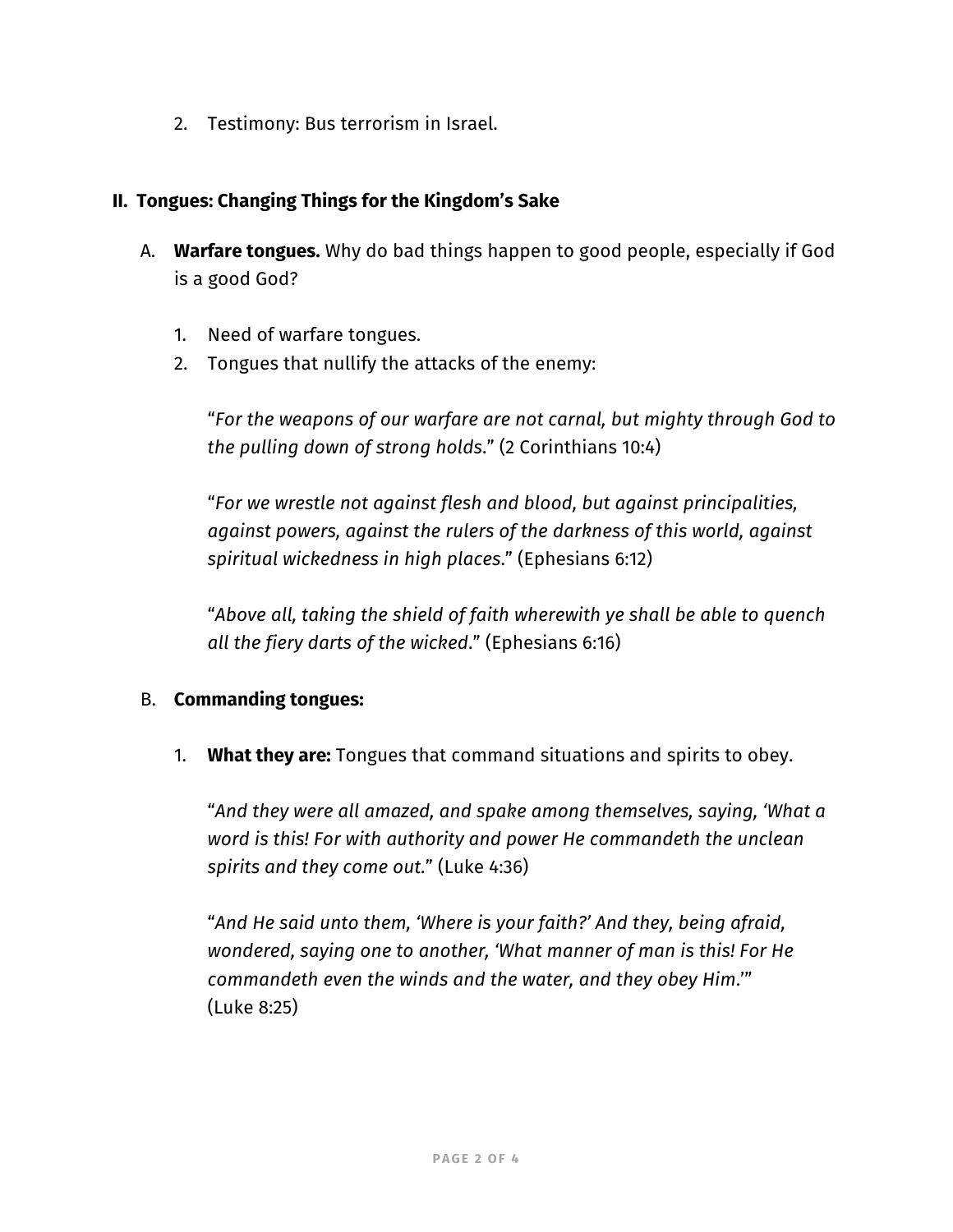2. Testimony of parent that wanted me fired because of teaching about Jesus.

# **III. Tongues: Accessing God's Comfort, Healing, and Potential for Change**

# A. **Tongues that change man's heart:**

"*The king's heart is in the hand of the LORD, as the rivers of water: He turneth it whithersoever He will*."

"*And He said, 'Thy name shall be called no more Jacob, but Israel: For as a prince hast thou power with God and with men, and hast prevailed*." (Genesis 32:28)

- 1. We are often frustrated when we cannot change a person using our flesh, but we can get hold of God and He can change that person!
- 2. Testimony about carpenter and broken step.
- 3. Worry less, pray more (in the Spirit)!

# B. **Comfort and healing of wounds:**

- 1. Testimony of singing in Tongues for inner healing of oppression, guilt, bitterness.
- 2. Pain-free life is possible. (Isaiah 53:4)

"*Thou art my hiding place; Thou shalt preserve me from trouble. Thou shalt compass me about with songs of deliverance. Selah*." (Psalm 32:7)

"*What is it then? I will pray with the spirit, and I will pray with the understanding also. I will sing with the spirit, and I will sing with the understanding also*." (1 Corinthians 14:15)

"*Blessed be God, even the Father of our Lord Jesus Christ, the Father of mercies, and the God of all comfort. Who comforteth us in all our tribulation, that we may be able to comfort them which are in any trouble,*